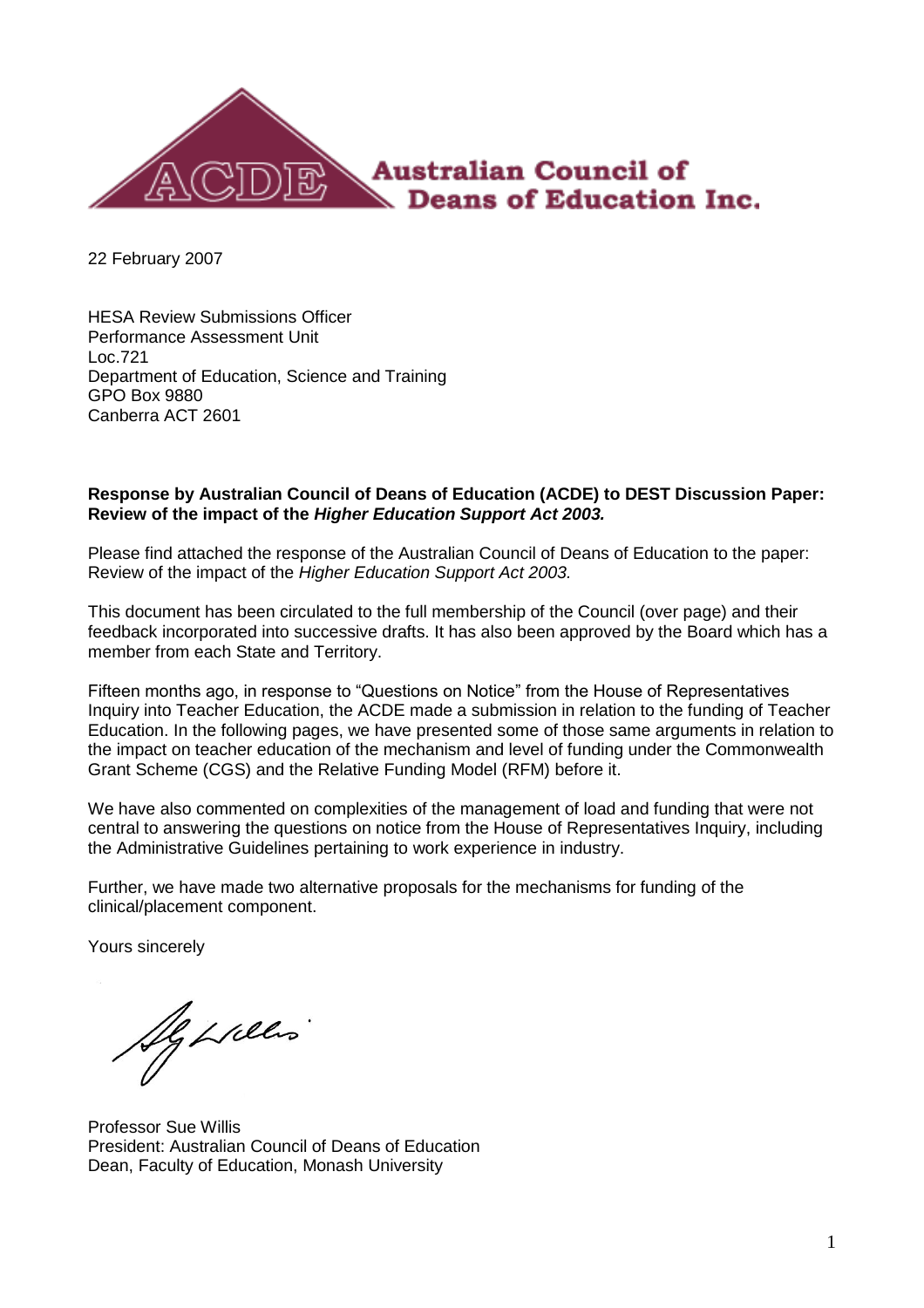#### **MEMBERS OF ACDE**

*Australian Capital Territory (ACT)* [University of Canberra, School of Teacher Education](http://comedu.canberra.edu.au/sc_details.cfm?ID=06)

*New South Wales (NSW)*

[University of Technology, Sydney, Faculty of Education](http://www.education.uts.edu.au/) [University of Sydney, Faculty of Education and Social Work](http://www.edfac.usyd.edu.au/) [University of Wollongong, Faculty of Education](http://www.uow.edu.au/educ/) [Macquarie University, Australian Centre for Educational Studies](http://www.aces.mq.edu.au/) [University of Newcastle, School of Education](http://www.newcastle.edu.au/school/education/index.html) [Southern Cross University, School of Education](http://www.scu.edu.au/schools/edu/) [Avondale College, Faculty of Education](http://www.avondale.edu.au/divisions/academic/education/index.php) [University of Western Sydney, School of Education and Early Childhood Studies](http://www.uws.edu.au/about/acadorg/caess/seecs) [University of New England, School of Education](http://fehps.une.edu.au/Education/) [University of New South Wales, School of Education](http://www.arts.unsw.edu.au/about/units.shtml) [Charles Sturt University, Faculty of Education](http://www.csu.edu.au/faculty/educat/office/)

*Northern Territory (NT)*

[Bachelor Institute of Indigenous Education, School of Education and Humanities](http://www.batchelor.edu.au/) [Charles Darwin University, School of Education](http://eagle.ntu.edu.au/NTU/Apps/coursere.nsf/CDU_PW_AreasInterest/58C08ADFC151981A69256DE6000BBCAF?OpenDocument)

*Queensland (QLD)* [University of Queensland, School of Education](http://www.uq.edu.au/education/) [James Cook University, School of Education](http://www.faess.jcu.edu.au/soe/) [Queensland University of Technology, Faculty of Education](http://education.qut.edu.au/) [University of Southern Queensland, Faculty of Education](http://www.usq.edu.au/faculty/educate/general/index.htm) [Griffith University, Faculty of Education](http://www.gu.edu.au/faculty/edu/) [Central Queensland University, School of Education and Innovation](http://www.edca.cqu.edu.au/home/cquentry.htm) [Christian Heritage College, School of Education and Humanities](http://www.chc.qld.edu.au/)

*South Australia (SA)*

[University of South Australia, School of Education](http://www.unisa.edu.au/eas/schools/eddefault.htm) [University of Adelaide, Graduate School of Education](http://www.adelaide.edu.au/professions/education/) [Flinders University, School of Education](http://ehlt.flinders.edu.au/education/) Tasmania (TAS) [University of Tasmania, Faculty of Education](http://www.educ.utas.edu.au/)

*Victoria (VIC)* [Monash University, Faculty of Education](http://www.education.monash.edu.au/) [University of Melbourne, Faculty of Education](http://www.edfac.unimelb.edu.au/) [Australian Catholic University, Faculty of Education](http://www.acu.edu.au/acu_national/organisational_structure/faculties/faculty_of_education.cfm) [Deakin University, Faculty of Education](http://education.deakin.edu.au/) [RMIT University, School of Education](http://www.rmit.edu.au/education) [Victoria University, Faculty of Human Development, School of Education](http://www.vu.edu.au/Faculties/Human%20Development/Schools/Education.asp) [University of Ballarat, School of Education](http://www.ballarat.edu.au/academic/education/) [La Trobe University, Institute for Education](http://www.latrobe.edu.au/ife/)

*Western Australia (WA)* [Murdoch University, School of Education](http://www.education.murdoch.edu.au/) [University of Western Australia, Graduate School of Education](http://www.gse.uwa.edu.au/) [Edith Cowan University, School of Education](http://www.ecu.edu.au/ses/educ/) [Curtin University of Technology, Department of Education](http://www.humanities.curtin.edu.au/cgi-bin/view?area=edu&dir=Home&page=Welcome)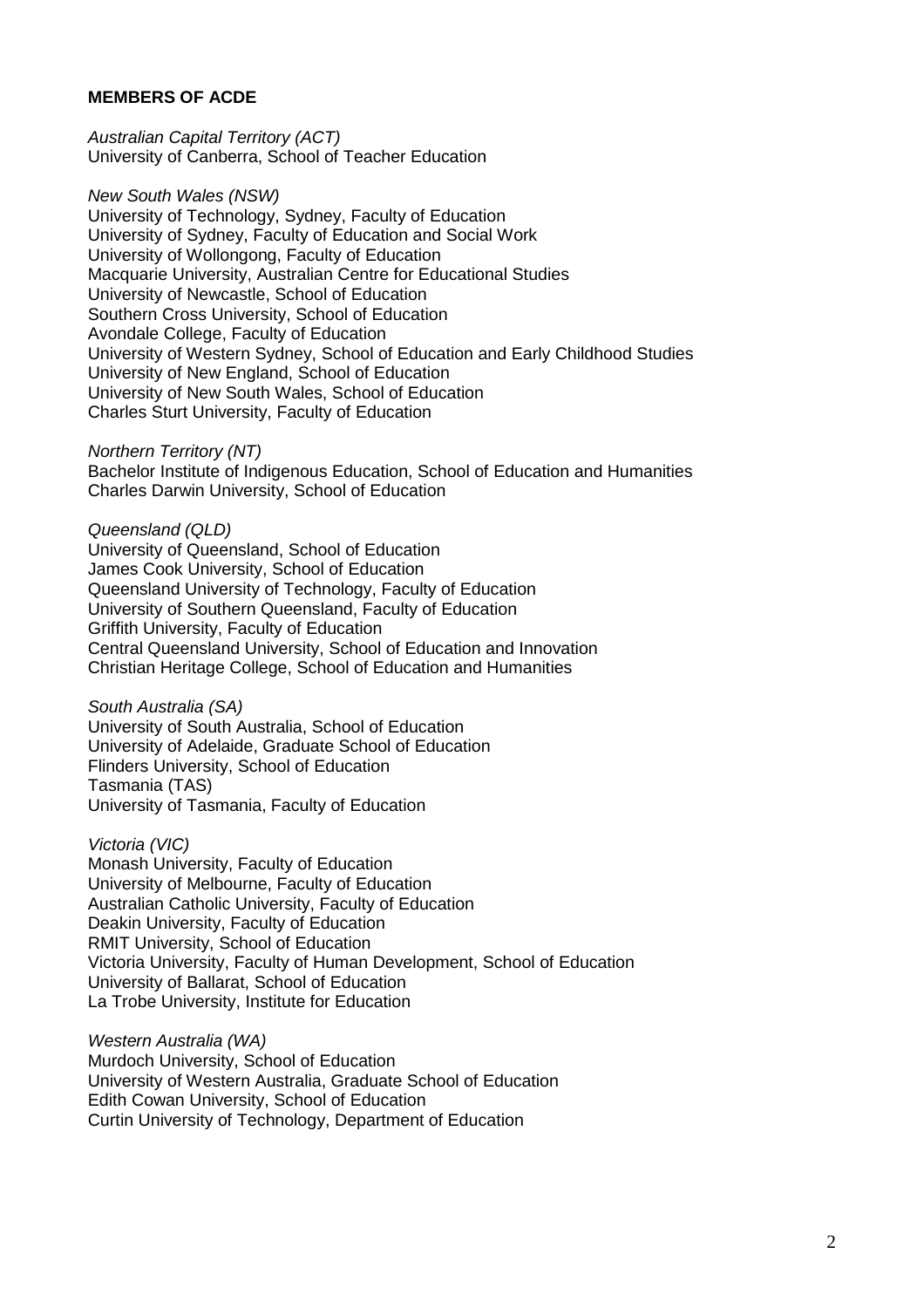## **SUBMISSION BY THE AUSTRALIAN COUNCIL OF DEANS OF EDUCATION (ACDE) TO THE REVIEW OF THE IMPACT OF THE HIGHER EDUCATION SUPPORT ACT 2003**

#### **Overview**

In brief, the ACDE submits the following:

## **a Overall levels of funding**

The overall level of funding to teacher education is inadequate. The specialist and necessarily small group nature of much of the teaching and the infrastructure requirements together suggest that funding should be at least commensurate with Nursing and Cluster 7 (Languages and Visual and Performing Arts). The cost of placement adds to this considerably and the practical loading introduced under HESA falls far short of addressing the escalating cost of clinical placements.

# **b National priority**

Rather than advancing the position of teacher education, Teaching"s designation as a National Priority Area has worked in concert with the other changes to further disadvantage Education relative to other fields. Even after the Practical Loading, undergraduate places are able to earn some \$300 less than they would have had teacher education not been made a national priority, graduate diploma places suffered a total loss of income of over \$1000 as a result of a combination of reducing the differential between undergraduate and post graduate places and being designated a national priority. There is little evidence that the level of HECS is influential on students" choice of field. Although there has been some growth in teacher education enrolments over recent years, this has been due to extra places being provided. The large increase, for example, in applications to teacher education in Victoria occurred between 2001 and 2004, prior to the CGS, resulting in a significant improvement in the quality of commencers into teacher education over those years.

#### **c Funding through enrolment in units**

Although the CGS and RFM before it, describe fees and grants in terms of the FTE student enrolled in a course, fees and grants are actually derived through enrolments in units. As a result, the funding to an Education faculty/school will depend upon the proportion of units in a course that are studied in (designated as) Education. The single biggest cost in a teacher education course, the cost of placement, will be the same regardless of whether the student takes units outside the faculty or not. However, due to the Administrative guidelines of HESA pertaining to industry based units, the school placement will have to be funded from the income to Education coming through university based units. The Practical Loading is similarly tied to the enrolment in units in Education so that the approximately \$600 in funding only applies pro rata to units actually studied in Education.

#### **d Differentiation between undergraduate and post graduate places**

The ACDE considers that the removal of the funding distinction between undergraduate and post graduate does not acknowledge the difference in costs of delivery. Post graduate courses are generally of shorter duration than undergraduate courses, but many of the costs, particularly recruitment and administration are fixed for the whole course. Many require intensive placements, research and professional projects to be undertaken for professional accreditation purposes.

#### **e The micro-management of load**

Managing load has become increasingly complex and inflexible with the result that Education faculties are unable to respond quickly to variations in demand across subject areas and campuses *even when* moving load would serve the best interests of the profession and community by providing places in hard to fill subject areas and locations. This is because moving teacher education places from, for example, English to Science would result in changes to the load in Arts and Science.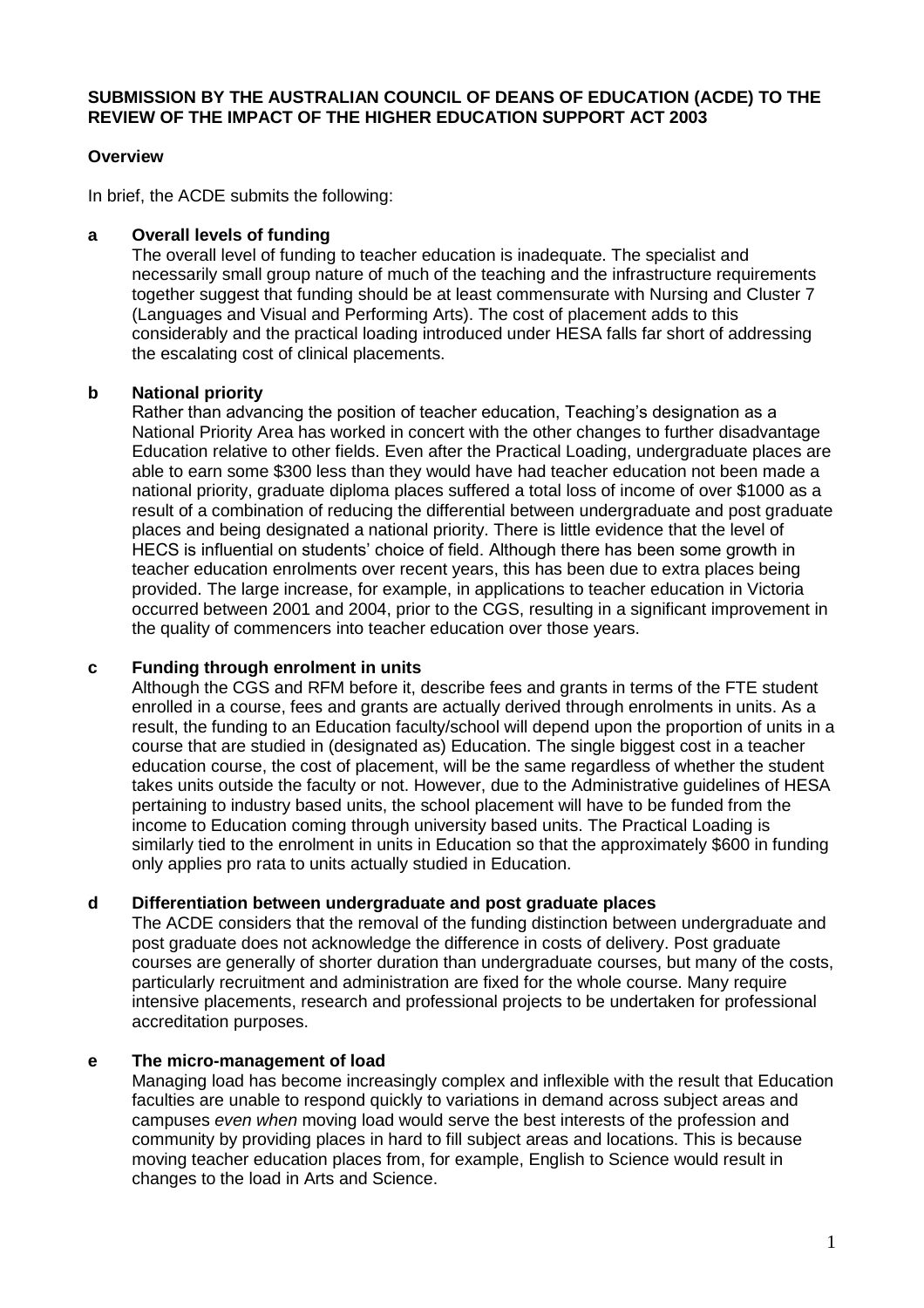# **f Student contribution**

Student fees are not charged on the basis of the course the student is enrolled in but rather on the basis of enrolments in units. Consequently, a student choosing to become a history or English teacher will pay a smaller contribution than a student electing to become a mathematics, science, economics or visual arts teacher because the units studied in their discipline area (typically around half of their units) will be charged at the discipline rate. Critically, these discipline rates are premised on higher earning capacity upon graduation, which is demonstrably not the case for teachers. This may be a disincentive for teacher education students to engage in curriculum studies where teacher supply is insufficient to meet the demand.

## **Proposal**

The ACDE proposes that:<br>i Fducation be placed

- Education be placed in a funding cluster commensurate with Cluster 7 and the quarantine of Education from charging the variable student contribution be abolished in order to ensure that the potential to provide a high quality student experience is not compromised relative to the rest of the sector.
- ii The Education "Practical Component" of CSP funding introduced in HESA 2003 be provided through a mechanism that ties funding directly to the number of students enrolled in an Education *course* and their placement requirements rather than to taught load taken within the Education discipline.
- iii A mechanism be sought for acknowledging the course in which a student is enrolled as well as the unit of enrolment in order to:

(a) increase flexibility to respond to changes in demand for places in various teaching fields (b) base the student contribution on the course rather than simply the discipline cluster of the unit. This will ensure that fairness and equity applies to the costs of teacher education for different teaching specialisms.

iv That the Administrative Guidelines associated with HESA relating to work experience in industry be revisited to take into account the high and direct cost to Education of placements, the extent of which are generally prescribed for professional accreditation, possibly by exempting Education from the restrictions in the guidelines.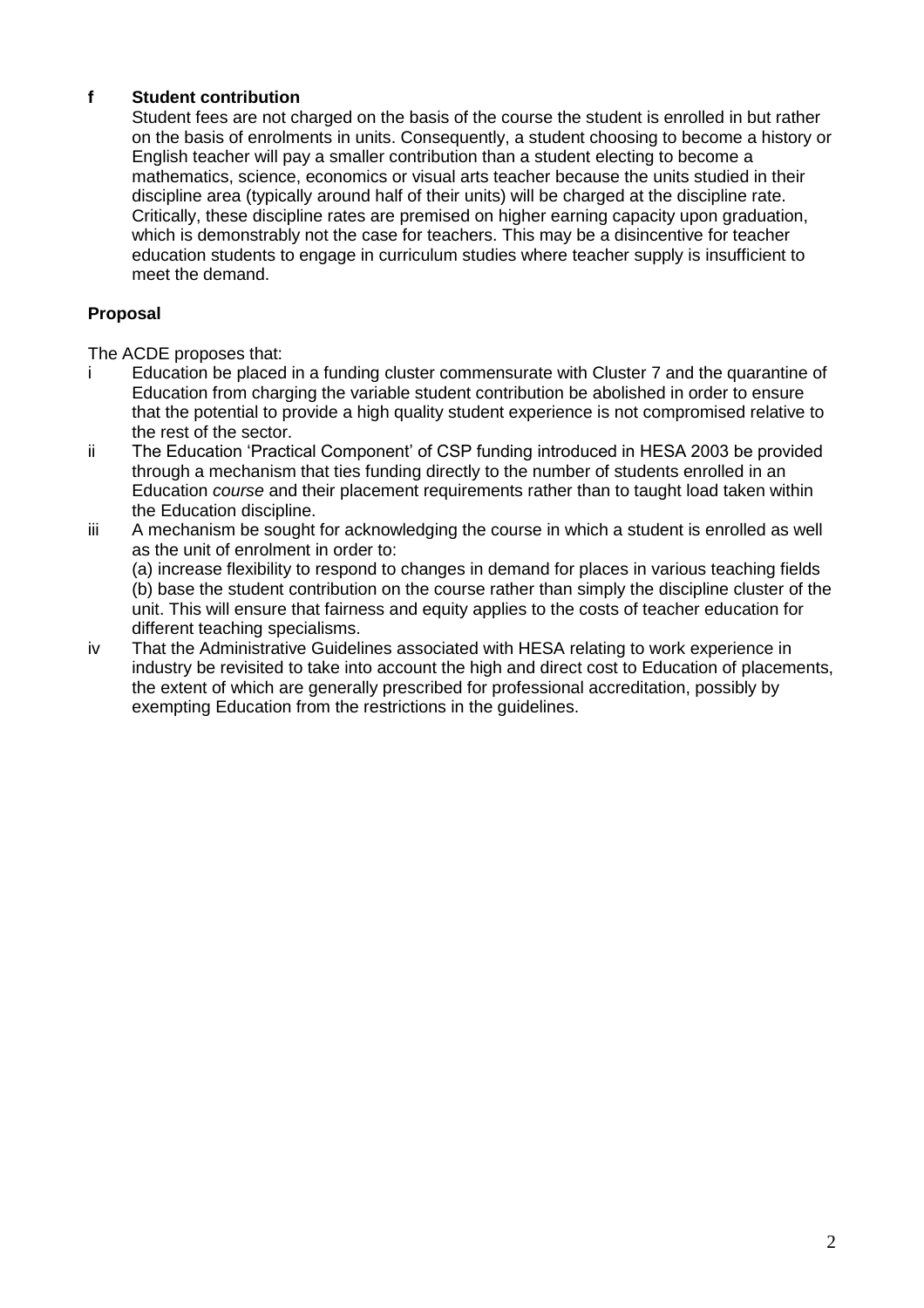# **DETAILED SUBMISSION PREPARED BY ACDE**

#### **1 Overall level of funding for Education**

Although the funding *mechanism* introduced in HESA 2003, the CGS, differs from the RFM, the CGS largely maintained the cluster funding relativities of the RFM. These relativities were themselves based on historical average expenditure patterns in the binary higher education system rather than necessary costs. When the unified national system was introduced and weighted student units were determined, over 85% of teacher education was carried out in Colleges of Advanced Education. The weighting therefore reflected CAE responsibilities and missions. It did not include the cost of supporting research or the expectation that all ongoing academics would be both teachers and researchers. Consequently, the CGS has perpetuated historical funding inequalities to the long term disadvantage of teacher education, educational research and ultimately the profession and the practice of Education.

The cluster weighting of 1.3 established in 1988 was widely regarded at the time as an underestimation of the costs involved. Indeed the majority of pre 1988 universities, in recognition of this anomaly, weighted Education more highly for the internal distribution of funds thus subsidising its operation. Such internal re-weighting (usually between 1.6 and 1.9) can only occur, however, by redistributing funds provided for disciplines other than Education and, in tightened circumstances, with increased moves towards strategic cost management, these cross subsidies have become more obvious and less palatable. Such a situation is not sustainable, and having become a national priority has exacerbated the relative under-funding of Education. In a time of teacher shortage, this may become an issue if institutions are reluctant to increase Education places because their income is insufficient to meet the costs of providing a quality education.

Funding for Education is insufficient and should be commensurate with Nursing (and with Cluster 7 -- Languages and Visual and Performing Arts). A significant proportion of any teacher education course involves curriculum "methods" (what and how to teach and assess in specific areas of the school curriculum). Education thus needs to fund the infrastructure, equipment, materials and technical support for science education laboratories, visual and performance arts spaces including music, and sporting, physical education and human movement education laboratories/facilities. In addition, Education must fund mathematics curriculum materials, wireless laptops and a wide range of educational software across the age span from early childhood to senior secondary across all curriculum areas. Also smaller laboratory class sizes often are needed for practical laboratory sessions and field trips because of pedagogical considerations and OHS regulations. Teaching costs for the campus component of teacher education courses are therefore similar at least to disciplines such as Visual Arts and Languages.

In addition, Education must fund the escalating costs of placement. The cost of arranging field placements has risen rapidly due to the crisis being faced in finding sufficient teachers able and willing to take student teachers. Faculties report turn down rates of over 60% and having to make 6 to 10 phone calls to place one student particularly and ironically in areas of teacher shortage, such as certain foreign languages. Often faculties are forced to place very small numbers of students in a large number of schools, increasing the cost of communication and management, of visits by academic staff and of making payments. (Further detail of cost and funding mechanism is provided in point 3.)

Student-staff ratios provide just one indication of the deterioration in the funding environment for Education faculties relative to other fields. Education has shown a rise of 12% in SSR between 2001 and 2004, compared with a sector rise of 5%.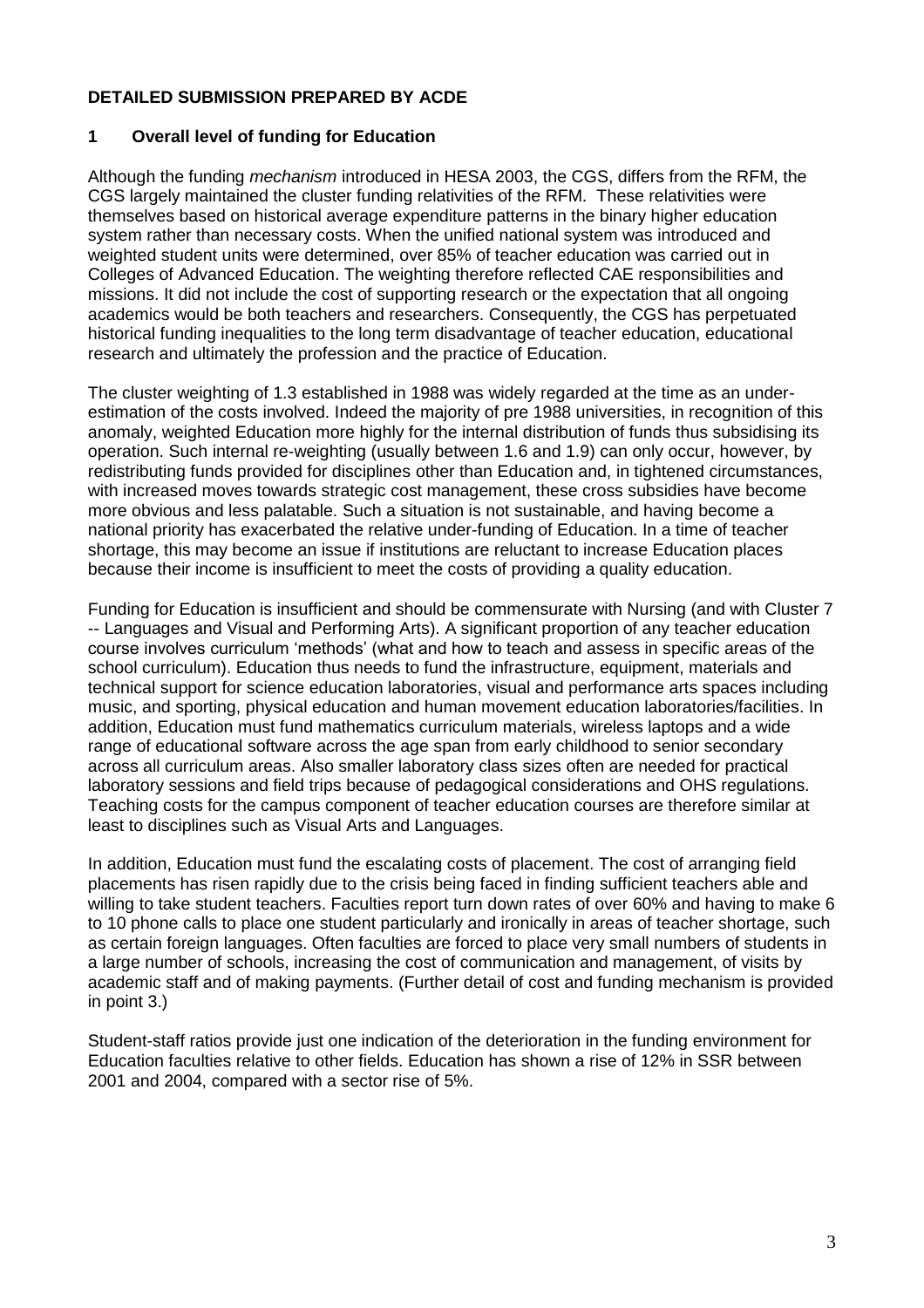## *SSR (on shore students, includes casual staff) – DEST data*

|                        | 2001 | 2002 | 2003 | 2004  | Increase 2001-04 |
|------------------------|------|------|------|-------|------------------|
| <b>Education Units</b> | 20.9 | 22.5 | 23.2 | -23.5 | 12.4%            |
| All Academic Units .   | 18.8 | 19.6 | 20.1 | 19.8  | $5.3\%$          |

In 2001, Education"s SSR was 11% higher than the sector average. In 2004 it was almost 19% higher. In 2004, when for the first time in many years the sector wide SSR dropped marginally, Education continued to rise. This precedes the HESA reforms, which the ACDE argues has further disadvantaged Education relative to the sector.

# **2 National priority**

Prior to 2005, Education was in the same cluster as the Social Sciences. According to DEST, when it moved from the RFM to the CGS, a practical loading per Full Time Equivalent (FTE) was provided for Nursing and Teaching.

"Under the new funding arrangements universities have been provided with additional funding for nursing and teaching through the Nursing and Teaching cluster funding rates to assist with the costs associated with the practical component of the courses. … Initially, as with all other funding clusters, the funding rate for … Teaching was obtained by removing the HECS component from the old RFM value for funding cluster 5.

The funding rates for nursing and education were increased by a practicum loading amount to support the practicum components and placed in separate discipline clusters titled Nursing and Education. Hence, the additional funding for … the teaching practical loading is the difference between the funding rate for the education cluster (\$7,294) and the funding rate for cluster 5 (\$6,637). Therefore, the loading for the Education Practical component is \$657 per EFTSL in the education cluster." (Email from DEST to Monash University dated Wednesday 23rd March 2005)

The effect of these changes was:

- (a) In 2005, undergraduate entry places in Education received *a net increase* of \$657 per EFTSL over what they would have received under the RFM, whereas the full 25% premium would have brought an additional \$962, *resulting in an effective loss of earning capacity of \$305 per undergraduate* FTE compared to the Social Sciences.
- (b) In 2005, graduate entry places in Education received *a net decrease* of \$149 per FTE. Undergraduate level Education was weighted at 1.3 prior to HESA and graduate entry Education was weighted at 1.4. Under HESA, the funding rate for the graduate level courses reduced to 1.3. The practicum allowance was then added to this lower rate, resulting in a net reduction in funding of \$149 relative to the RFM. This is in spite of the fact that the per annum fixed cost of the shorter Graduate Diploma of Education is relatively greater than for longer courses. *Had graduate entry teacher education and education more generally continued to be funded at 1.4 and allowed to charge the premium it would have earned over \$1100 more. Had funding been reduced to undergraduate levels but remained in the Social Science cluster it still would have been over \$300 per FTE better off.*

As the Minister has herself pointed out, there is little evidence that the level of HECS is influential on students" choice of field. The embargo on charging the extra 25% on the student contribution has had little effect on applications for teacher education. A large increase in applications to teacher education occurred between 2001 and 2004, prior to the CGS, resulting in a significant improvement in the quality of entrants to teacher education and many eligible students not gaining places. In 1998 almost half (48%) of Year 12 students admitted to teacher education in Victoria had an ENTER below 70. Five years later in 2002 it had dropped to 17% and remains around there now. In 1998, only 20% had an ENTER over 80, by 2002 this had doubled to 40%, and almost 10% had ENTERS over 90, a remarkable improvement. The modest growth in teacher education enrolments over 2005-6 was due to extra places not extra applications. If anything there has been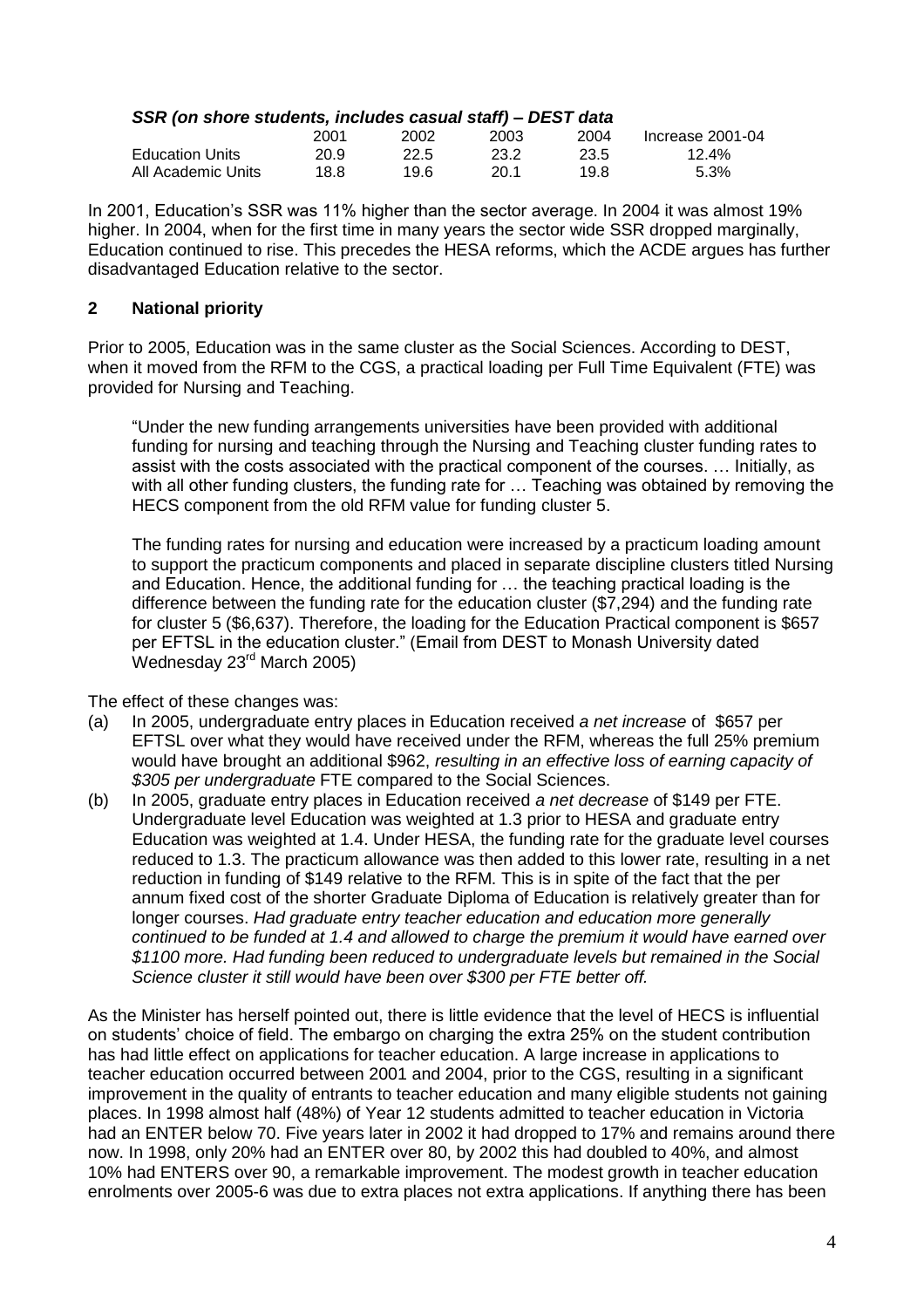a slight softening of demand in 2005-6, that is, since HESA, although applicant numbers are still strong. (VTAC Entry data, can provide)

# **3 Funding through enrolment in campus units**

Although the CGS and RFM before it describe fees and grants in terms of the FTE student enrolled in a course, fees and grants are actually derived through enrolments in units. As a result, the funding to an Education faculty/school will depend upon the proportion of units in a course that are studied in (designated as) Education. At face value, this appears reasonable. Education is funded for the part of the program it teaches. However, the cost of placements must be borne from the enrolment in non placement units. That is, due to the Administrative Guidelines (Final draft, 1.4.04) of HESA, pertaining to work experience in industry, CGS, funds cannot be used for units which are essentially professional placement. Thus even if a unit fulfils ALL of the following:

- (a) interaction between the supervisor and the student which may include site visits; and
- (b) organisation of student placements; and
- (c) ongoing monitoring of student work and progress; and
- (d) assessment of the student learning and performance during the placement

the unit may NOT be counted as load and does NOT attract funding under the CGS. Consequently such placements must be funded from other university based units of study. These costs are not discretionary: placements are necessary in order for courses to gain professional accreditation, Reviews and Inquiries regularly recommend more placement days but without providing funds to sustain those placements. Furthermore, school teachers taking student teachers are actually paid by the university for each day of placement as a result of an historical industrial agreement, and the cost of making and administering placements is escalating. Our estimate is that the cost of school teacher payments and administering the placement together comprise between 65% and 80% of the total cost of placement, with the rest relating to visits by university supervisors<sup>1</sup>. Given this, in the case of Education, this administrative guideline of HESA is inexplicable.

At present undergraduate teacher education is at least four years long and typically involves around 80-100 days of placement, of which up to 20 days may be in various education/community settings and around 80 in formal school settings (there are variations on this). Faculties and Schools of Education must fund the whole placement experience from the funding provided for "units of study" classified as being in the Education discipline. If a student is enrolled in a four-year Bachelor degree course in which all of the units are classified as Education discipline, the Faculty will fund the 80-100 days of placement from four years of funding. If a student is enrolled in a fouryear course in which part of the study is in another discipline -- perhaps music, science, history or indigenous studies (almost always true of secondary qualifications and common for many primary qualifications) -- the Faculty will fund the same amount of placement from the proportion of the course studied in Education.

In 2005 the Victorian Council of Deans of Education analysed costs in two Universities. In one of these, in the one year Graduate Diploma of Education providing 50 days of placement, payments to cooperating teachers were around \$1310 and the total cost of placement was conservatively calculated to be around \$2400. Yet these placements are not counted as load and do not attract CGS. As a result the university delivers a full 8 semester units on campus as well as the placements from one year of funding. The cost of placement leaves faculties with significantly less income per unit than an Arts place even though its delivery demands are much more like those of Cluster 7. A four year double degree program providing 80 days of placement, in which schools were visited by academic staff for only two of the five placements, teacher payments were around \$1985 and total costs around \$3800, and in a four year degree program involving 80 days of experience but spread over more placements and four visits by academic staff, the total costs were around  $$4380<sup>2</sup>$ .

 $\overline{a}$ 1 2005 data provided by Monash University to the House of Representatives Inquiry into Teacher Education, and available upon request<br><sup>2</sup> As above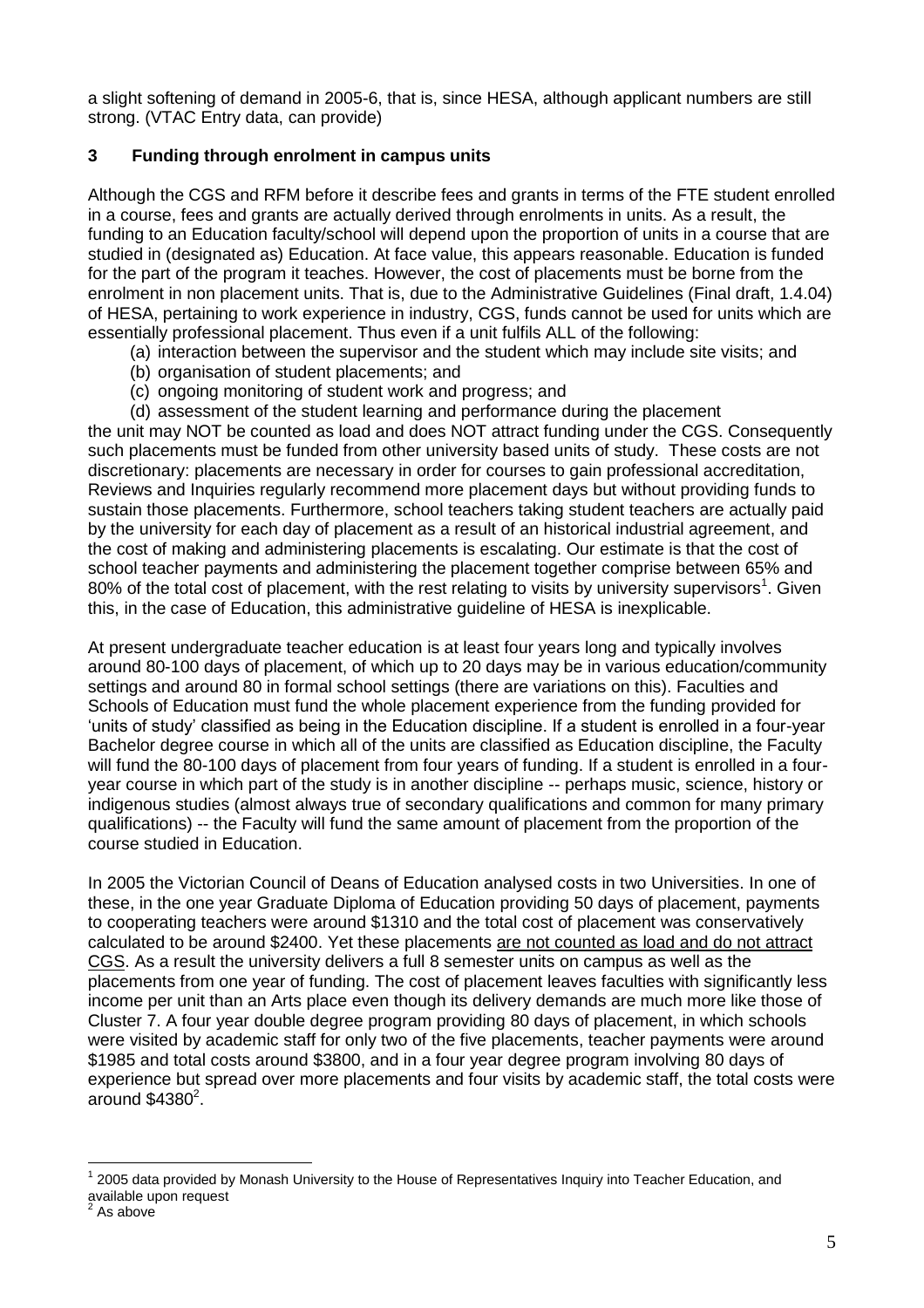Clearly, field placement costs are considerably more than \$657 per EFTSU provided as the "Practical loading" and DEST recognises this in the quotation above which describes the loading as *assisting* with costs of the practical component. However, let us consider only the practicum loading. Student A, taking a four year course with all units of study in Education, will attract a loading of \$2628 (4 x \$657) over four years. By contrast student B, qualifying to become a History teacher and taking a double degree in Arts and Education, would do 50% of the course in Arts and 50% in Education. The university would be funded at the Arts rate for half of student B"s course and at the Education rate for half the course, and would receive a "Practical loading" of only \$1314 (2 x \$675) over four years even though the practicum costs for student B will be the same as for student A.

# 4 **Differentiation between undergraduate and post graduate places**

The ACDE considers that the removal of the funding distinction between undergraduate and post graduate does not acknowledge the difference in costs of delivery. Post graduate courses are generally of shorter duration than undergraduate courses, but many of the costs, particularly recruitment and administration are fixed for the whole course. Marketing and recruitment, selection, enrolment, setting up files, library, email and other accounts, and graduation, transcript and referee processes will have to be covered from perhaps 1 to 1.5 years of income rather than from 3 to 5 years of income. This cannot be "mechanised". Many post graduate courses also require intensive placements, research and professional projects to be undertaken for professional accreditation purposes.

The one year Graduate Diploma of Education course is highly efficient in preparing teachers quickly but is nevertheless expensive to run, relative to income:

- They are highly intensive and provide a full academic load (sometimes more) in addition to funding the cost of the practicum;
- The number of days of practicum (40 days minimum and often 50 or more) is commonly at least half the total for the four year degrees (80+ days) and timing makes arranging placements more difficult and time consuming;
- There are many teaching specialisations and these curriculum area units take a relatively larger proportion of the course, making economies of scale difficult to achieve and appropriate placements difficult to organise;
- All the fixed costs of commencement (ranging from police checks to setting up files and email accounts) and graduation (including providing information to employers etc) must be funded from one EFTSL;
- The ratio of turnstile to load is high (that is, each student enrolled brings a total of only one EFTSU compared with up to four EFTSU for undergraduate degrees) which means that the costs of marketing and selection are also proportionally high.
- The selection process itself is considerably more labour intensive than those based computerised selection via tertiary admission scores. All applicants are graduates and qualified to that extent, but grades alone are an insufficient criterion for selection. Education faculties/ schools must check that each student has the appropriate range and depth of study for the teaching specialisation requested to enable registration. Where there is a large ratio of applications to places, Universities may also often ask for additional information such as references, and previous relevant experience. From each funded place we must pay for this selection process for multiple applicants all of whom are qualified to the extent that they have a degree relevant to their chosen specialisations.

A total student load of 200 in a four year undergraduate course probably requires the university to attract, select and commence 70 new students per year and graduate approximately 50, in a one year course one must attract, select and commence more than 200 every year!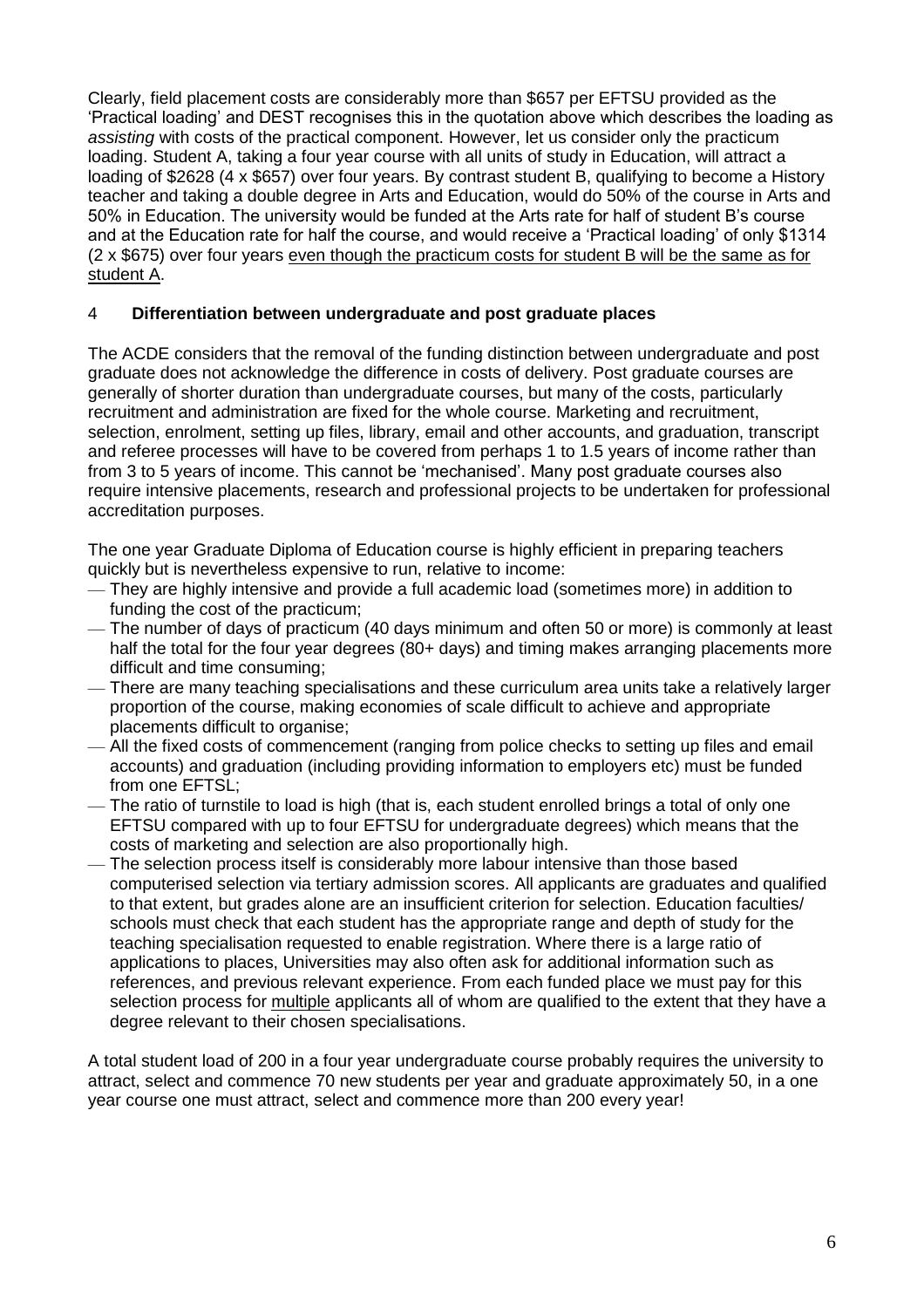# **5 The micro-management of load**

Managing load has become increasingly complex and inflexible under HESA 2003.

- The effect is that Education faculties are unable to respond quickly to variations in demand across subject areas and campuses even when moving load would serve the best interests of the profession and community. Thus, if we had an upsurge of applicants for science teaching, for example, we could not move load from arts teaching to science teaching even though the teacher education places would be the same, because this would impact upon the discipline load in both arts and science, potentially leading to under enrolment in one and over enrolment in another, and producing financial sanctions in each case. Similarly, if one campus has a reduction in science teaching applications and another has growth, we cannot respond immediately to ensure the overall numbers in science teaching are maintained let alone increased.
- The micromanagement of load has added considerably to the cost of teacher education, particularly since Education has a higher turn style (that is, more commencers as a proportion of total load due to prevalence of one year Graduate Diploma courses) than any other field in higher education and so spends commensurately more of its time and income on selection, new enrolments and load management.

# **6 Student contribution**

Student fees are not charged on the basis of the course the student is enrolled in but rather on the basis of enrolments in units of study. Consequently, a student choosing to become a history or English teacher will pay a smaller contribution than a student electing to become a mathematics, science, economics or visual arts teacher because the units studied in their discipline area (typically around half of their units) will be charged at the discipline rate. Critically, these discipline rates are premised on higher earning capacity upon graduation, which is demonstrably not the case for teachers.

# **7 Pipeline funding**

The ACDE recognises that the effect of pipeline funding is largely notional and that, when enrolling new students, universities will take into effect the historical patterns of attrition and adjust commencing numbers accordingly. It also recognises that any change is likely to bring complexities into a system that is already too complex and overburdened with paper work. It is, nevertheless, disturbed by the apparent premise that we should expect a 25% attrition rate per annum and believes that the message this sends is at least unfortunate. Even leaving aside the human cost of such high levels of attrition, productivity considerations would suggest that we should be enrolling fewer and graduating more! Having said that, the ACDE is unsure of what alternative funding model might be adopted.

# **RECOMMENDATIONS**

The ACDE proposes that:

- i Education be placed in a funding cluster commensurate with Cluster 7 and the quarantine of Education from charging the variable student contribution be abolished in order to ensure that the potential to provide a high quality student experience is not compromised relative to the rest of the sector. If Education remains in its present cluster, then the practical component must increase accordingly.
- ii The Education "practical component" be provided through a mechanism that ties funding directly to the number of students enrolled in an Education *course* and their placement requirements rather than to taught load taken within Education. (see below)
- iii A mechanism be sought for acknowledging the course in which a student is enrolled as well as the unit of enrolment in order to:

(a) increase flexibility to respond to changes in demand of various teaching fields

(b) base the student contribution on the course rather than simply the discipline cluster of the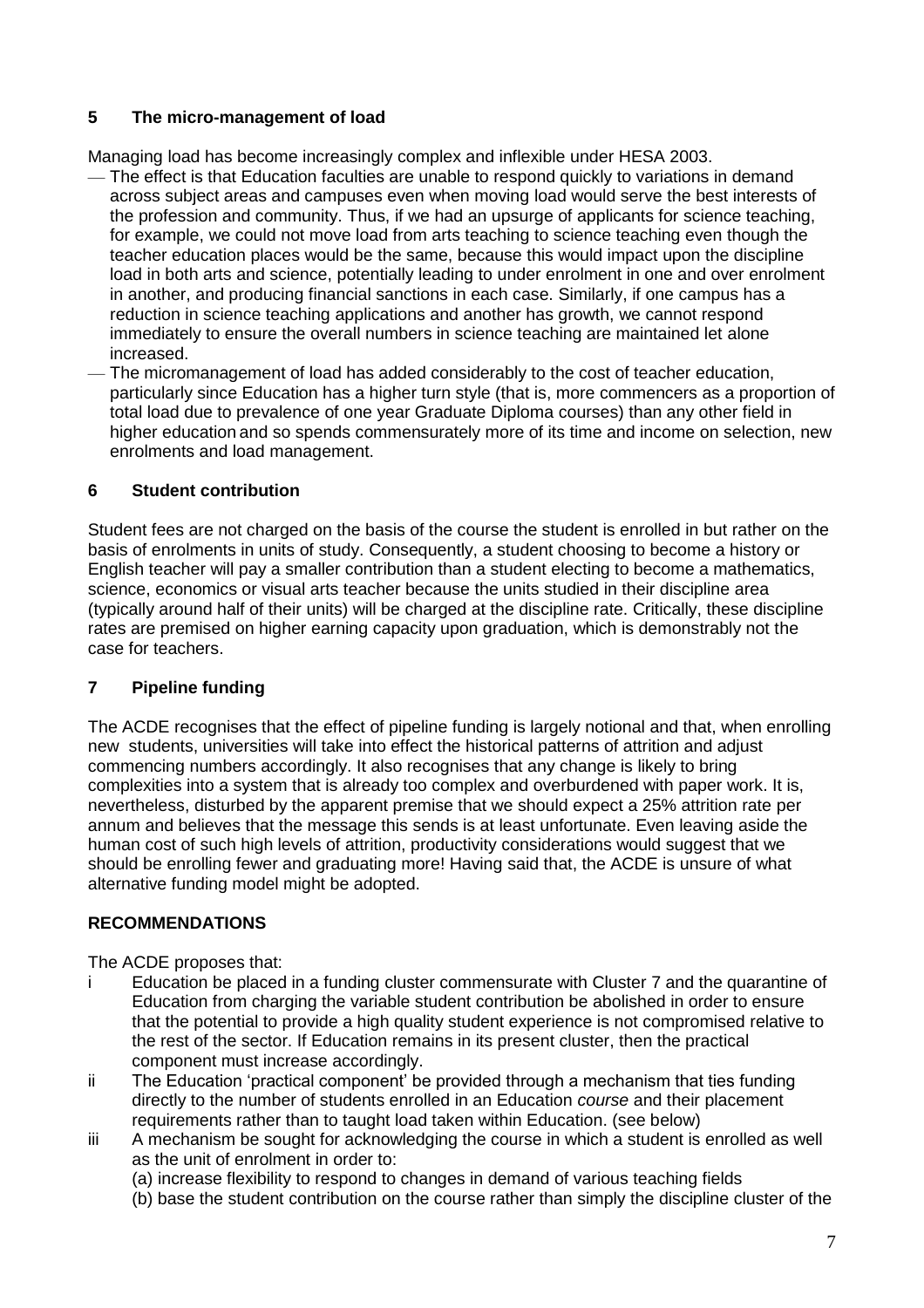unit, and hence assure that fairness and equity applies to the costs of teacher education for different teaching specialisms.

iv That the Administrative Guidelines associated with HESA relating to work experience in industry be revisited to take into account the high and direct cost to Education of placements, the extent of which are generally prescribed for professional accreditation, possibly by exempting Education from the restrictions in the guidelines.

# **Possible alternative models for the additional 'practical component funding'**

The proposal is that the normal funding to Education continue to be through the usual unit load based mechanism and continue to fund the majority of the cost of placement. However, the supplementary practical component intended to 'assist with the cost of placement' should be disembedded from the *unit* funding and provided through a mechanism that ties it directly to the number of students enrolled in a teacher education *course* and their placement requirements rather than to taught load taken within Education. (This is typically, although not universally, around 80 school based days for a four year BEd or a double degree such as a BA/BEd or BSc/BEd, and 40-50 days for a one year Graduate Diploma of Education.)

# *Model 1 for the Practical Component*

The simplest model would be for the Practical Component (PC) to be allocated for each FTE enrolment in a teacher education course, regardless of which discipline the unit enrolments were in. This would require universities to project and provide course enrolment data but this should be relatively straightforward. The ACDE recommends that a rate be struck for undergraduate places with universities receiving the fixed amount (\$PC) for each of four years of study. However, for intensive postgraduate courses this per annum allocation would double. (In effect, a student enrolling in a four year secondary teacher education program would get around 80 to 100 days of placement and attract 4 x \$PC over that period. A student enrolling in an undergraduate degree and then completing a one year intensive Graduate Diploma would get around 40 to 50 days of placement and attract 2 x \$PC over that period.)

#### *Model 2 for the Practical Component*

A more complex model (2a) could more directly reflect the number of days of placement. Within agreed parameters, universities offering accredited courses would register the amount of placement provided for a particular teacher education course and package the days to suit the particular course structure. In semesters in which students undertook a placement they would register for a number of practicum modules, each of perhaps 5 days, in association with the standard credit bearing units that comprise the course. These modules would not be "units of study" with credit points attached. Rather, registration for the practicum modules would be in association with enrolment in credit bearing units of study that would continue to bear the majority of the placement costs. We believe this proposal to be consistent with current DEST guidelines in relation to *Work Experience in Industry* (Chapter 3 of the DEST Administrative Guidelines, for HESA, 2004) However, were these guidelines revised as we recommend, a simpler model (2b) could be devised in which students enrolled in placements units which were designated as such, placed in their own category, and funded at a rate congruent with real costs, through the normal mechanisms for funding units.

Model 1 has the advantage of simplicity. Payments will not directly reflect the amount of placement in each year of study but will average out over the period of enrolment. This form of payment will not differentiate between different programs, which is the case now.

Model 2a has the disadvantage of complexity. Payments will directly reflect the amount of placement in each year of study. It will, however, tie funding directly to the placement days and differentiate between different programs. Model 2b preserves the latter characteristic, but is simpler than 2a. However, it would require a change in the administrative guidelines of HESA.

In either case, a significant proportion (typically more than half) of the practicum costs would continue to be met from CGS funding of units of study taught in the Education discipline, as is the